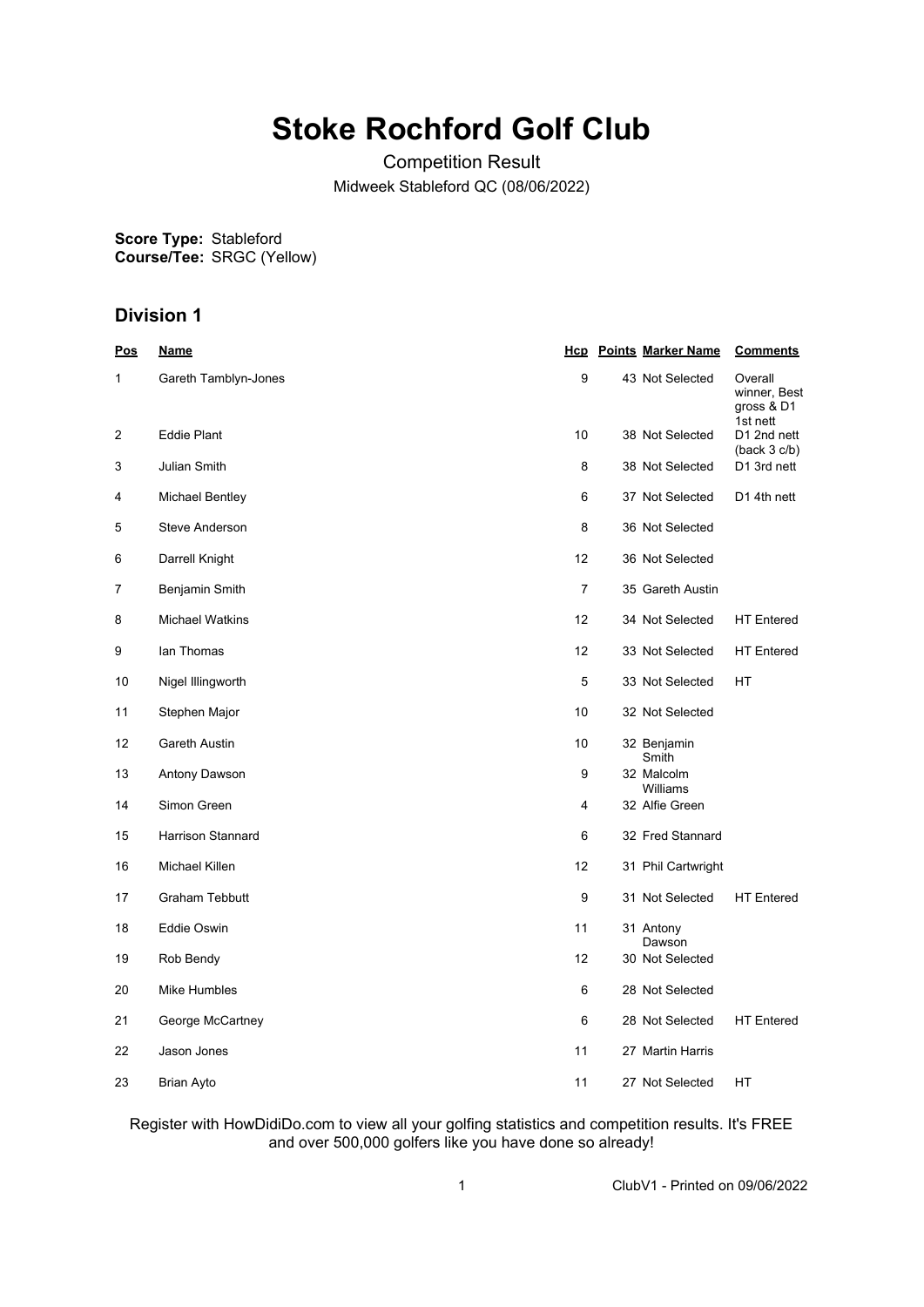## **Division 1**

#### **Pos Name Hcp Points Marker Name Comments**

24 Matthew Owen 22 23 Not Selected h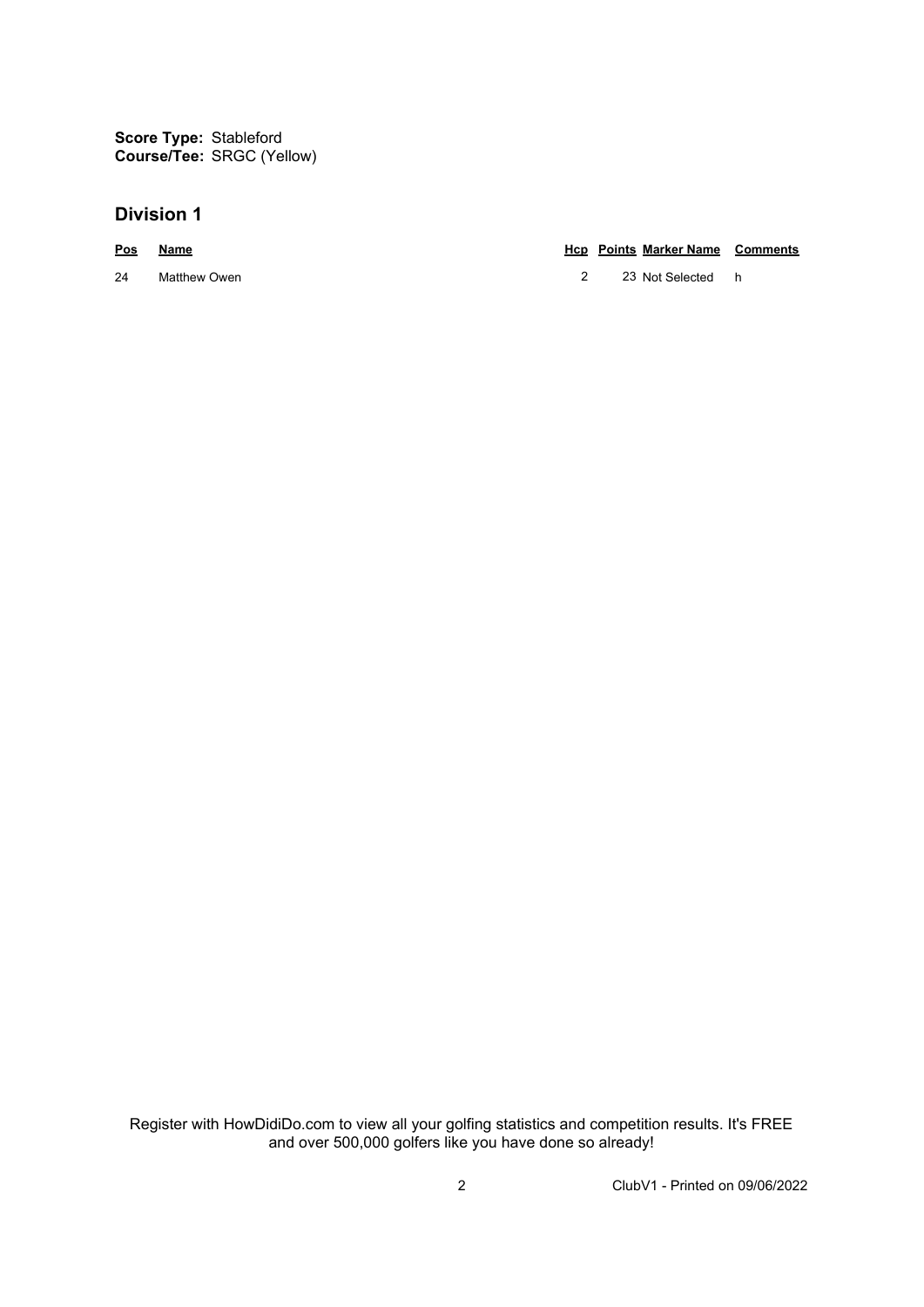## **Division 2**

| <u>Pos</u> | <u>Name</u>           |    | <b>Hcp</b> Points Marker Name    | <b>Comments</b>                                   |
|------------|-----------------------|----|----------------------------------|---------------------------------------------------|
| 1          | Jonathan Green        | 20 | 42 Not Selected                  | D <sub>2</sub> 1st nett<br>(back 9 c/b)           |
| 2          | <b>Martin Kerry</b>   | 24 | 42 Maurice Way                   | D <sub>2</sub> 2nd nett                           |
| 3          | John Batty            | 38 | 41 Not Selected                  | D <sub>2</sub> 3rd nett                           |
| 4          | <b>Phil Hewes</b>     | 21 | 38 Not Selected                  | D <sub>2</sub> 4th nett<br>$(back 9 c/b)$ ,<br>МO |
| 5          | <b>Terry Haggerty</b> | 13 | 38 Not Selected                  | <b>HT</b> Entered                                 |
| 6          | Chris Vose            | 16 | 37 Malcolm<br>Farrow             |                                                   |
| 7          | <b>Martin Harris</b>  | 13 | 37 Jason Jones                   |                                                   |
| 8          | Doug Lyne             | 27 | 37 Not Selected                  |                                                   |
| 9          | Mark Cubbon           | 13 | 36 Not Selected                  |                                                   |
| 10         | John Martindale       | 17 | 34 Not Selected                  |                                                   |
| 11         | <b>Colin Howett</b>   | 27 | 34 Not Selected                  |                                                   |
| 12         | Alan Dolby            | 32 | 33 Not Selected                  |                                                   |
| 13         | Alan Donaldson        | 26 | 33 Not Selected                  |                                                   |
| 14         | Steve Buckley         | 15 | 32 Not Selected                  | НT                                                |
| 15         | Malcolm Williams      | 18 | 32 Not Selected                  |                                                   |
| 16         | Michael Heath         | 13 | 32 Maurice Way                   |                                                   |
| 17         | Dale South            | 13 | 32 Not Selected                  |                                                   |
| 18         | Ernie Armstrong       | 17 | 32 Not Selected                  | МO                                                |
| 19         | Keith Eldred          | 24 | 32 Not Selected                  | МO                                                |
| 20         | <b>Malcolm Farrow</b> | 19 | 32 Chris Vose                    |                                                   |
| 21         | David Hardingham      | 15 | 31 Not Selected                  | МO                                                |
| 22         | Alfie Green           | 31 | 31 Simon Green                   |                                                   |
| 23         | <b>Fred Stannard</b>  | 19 | 30 Harrison                      |                                                   |
| 24         | Graeme North          | 14 | Stannard<br>30 Gareth            |                                                   |
| 25         | Phil Cartwright       | 22 | Tamblyn-Jones<br>30 Not Selected |                                                   |
| 26         | Jim Davidson          | 14 | 30 Not Selected                  |                                                   |
|            |                       |    |                                  |                                                   |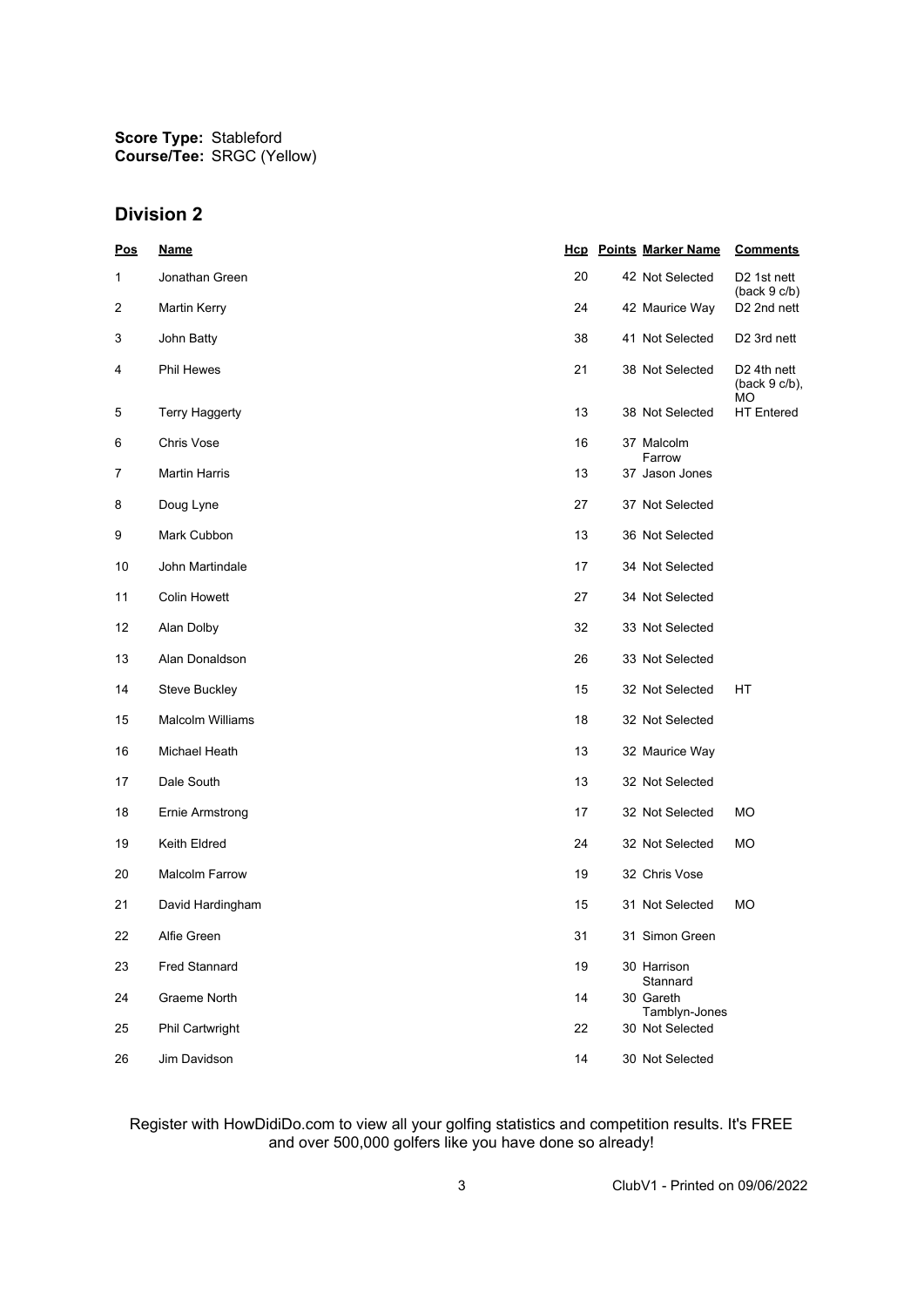## **Division 2**

| <u>Pos</u> | <b>Name</b>            | <u>Hcp</u> | <b>Points Marker Name</b> | <b>Comments</b>   |
|------------|------------------------|------------|---------------------------|-------------------|
| 27         | Ray Smith              | 29         | 29 Not Selected           | <b>HT</b> Entered |
| 28         | Greg Ewart             | 13         | 29 Not Selected           |                   |
| 29         | <b>Barry Coop</b>      | 19         | 29 Not Selected           | <b>HT</b> Entered |
| 30         | Peter Gill             | 17         | 29 Not Selected           |                   |
| 31         | David Ford             | 20         | 29 Ernie                  |                   |
| 32         | Christopher Lemon      | 16         | Armstrong<br>29 North     |                   |
| 33         | Don Werner             | 15         | 28 Not Selected           |                   |
| 34         | Mike Thornton          | 16         | 28 Not Selected           |                   |
| 35         | Reg Hughes             | 28         | 27 Not Selected           |                   |
| 36         | Kevin Bond             | 17         | 27 Not Selected           |                   |
| 37         | <b>Michael Rance</b>   | 21         | 27 Not Selected           | <b>MO</b>         |
| 38         | <b>Malcolm Edwards</b> | 22         | 26 Not Selected           |                   |
| 39         | <b>Brian Keightley</b> | 29         | 26 Not Selected           |                   |
| 40         | Maurice Way            | 40         | 26 Not Selected           | <b>RGR</b>        |
| 41         | <b>Brian White</b>     | 13         | 26 Not Selected           | <b>HT</b> Entered |
| 42         | Ray Elsome             | 25         | 25 Not Selected           |                   |
| 43         | Jim Price              | 25         | 24 Not Selected           |                   |
| 44         | Ken Taylor             | 26         | 24 Not Selected           |                   |
| 45         | Roy Morley             | 29         | 23 Not Selected           | <b>HT</b> Entered |
| 46         | David Hamilton         | 27         | 22 Not Selected           |                   |